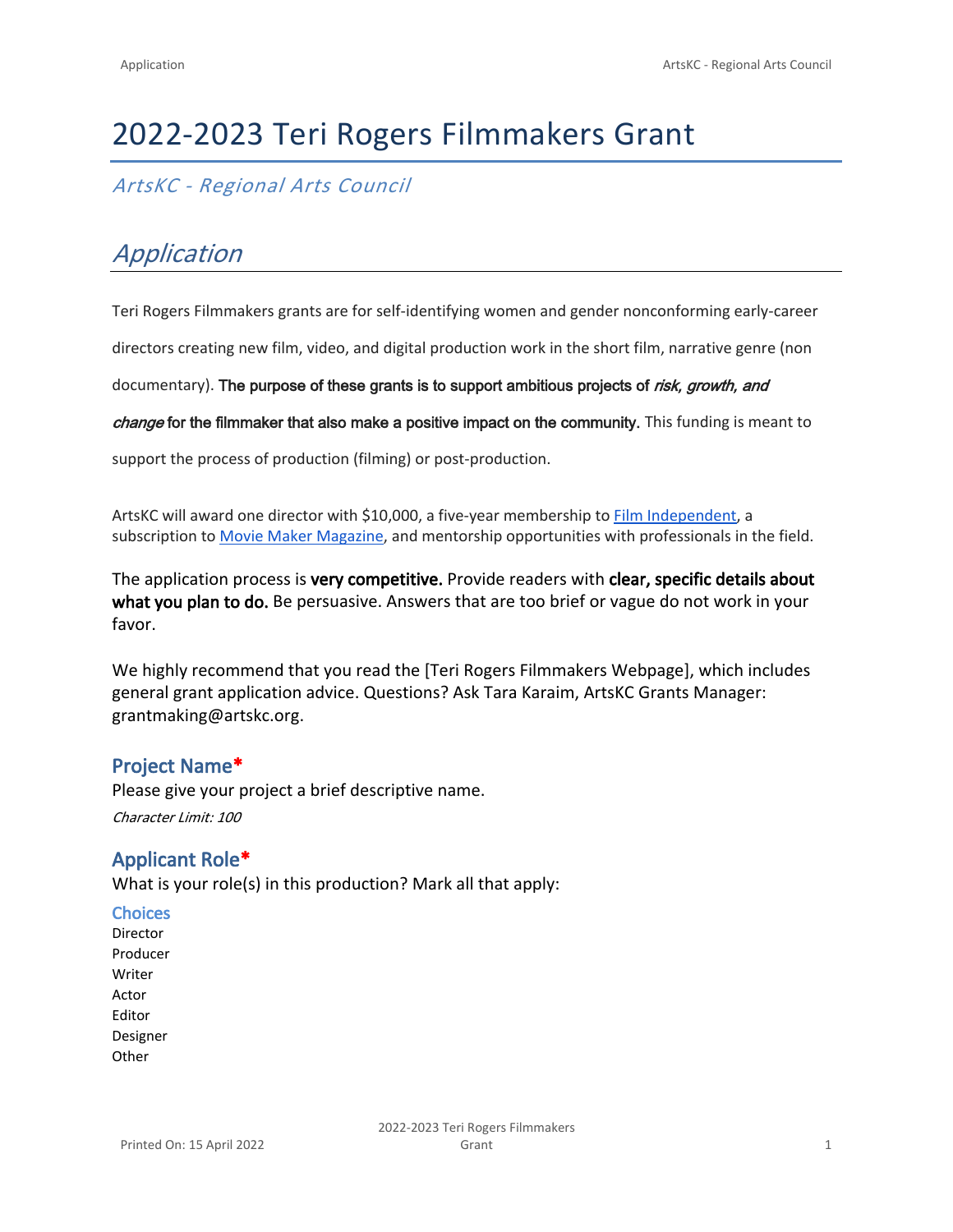### **If other, please specify:**

*Character Limit: 250*

## **Gender\***

Do you identify as a woman or gender nonconforming?

#### **Choices**

Yes No

## **Individual or Co-Directing Team\***

Please specify if you are applying as the sole director of the production or a co-directing team.

If applying as a team:

- Please indicate names of all co-directors
- Keep in mind that all team members must fit all eligibility requirements.

*Character Limit: 1000*

## **Project Description\***

Please provide a description of the film project and activities to be funded. Make sure to include the genre, medium, logline/brief summary, projected running time, and status of the project. What is the production timeline and anticipated completion date?

Describe why the topic of this project is important, timely or relevant. Detail the topics, issues, themes, challenges, stakes, or questions that the project will cover.

*Character Limit: 5000*

## **Project Plot Summary\***

What is the story and story structure? Give an overview, introducing the ideas, themes, characters, potential plot points, narrative trajectories, etc. *Character Limit: 2500*

## **Artistic Approach\***

How are you going to tell this story? Describe the creative vision for the finished project—its visual look and feel. Explain the intended use of cinematic language or any particular artistic approach that informs the storytelling.

*Character Limit: 2500*

## **Creative Community\***

Who are your artistic mentors, peers, inspirations?

**One of the many well-recognized benefits of the arts to the region is their power to bring together people of diverse cultures, backgrounds, ethnicities, and socio-economic circumstances. Click here** for our official ArtsKC Diversity Statement.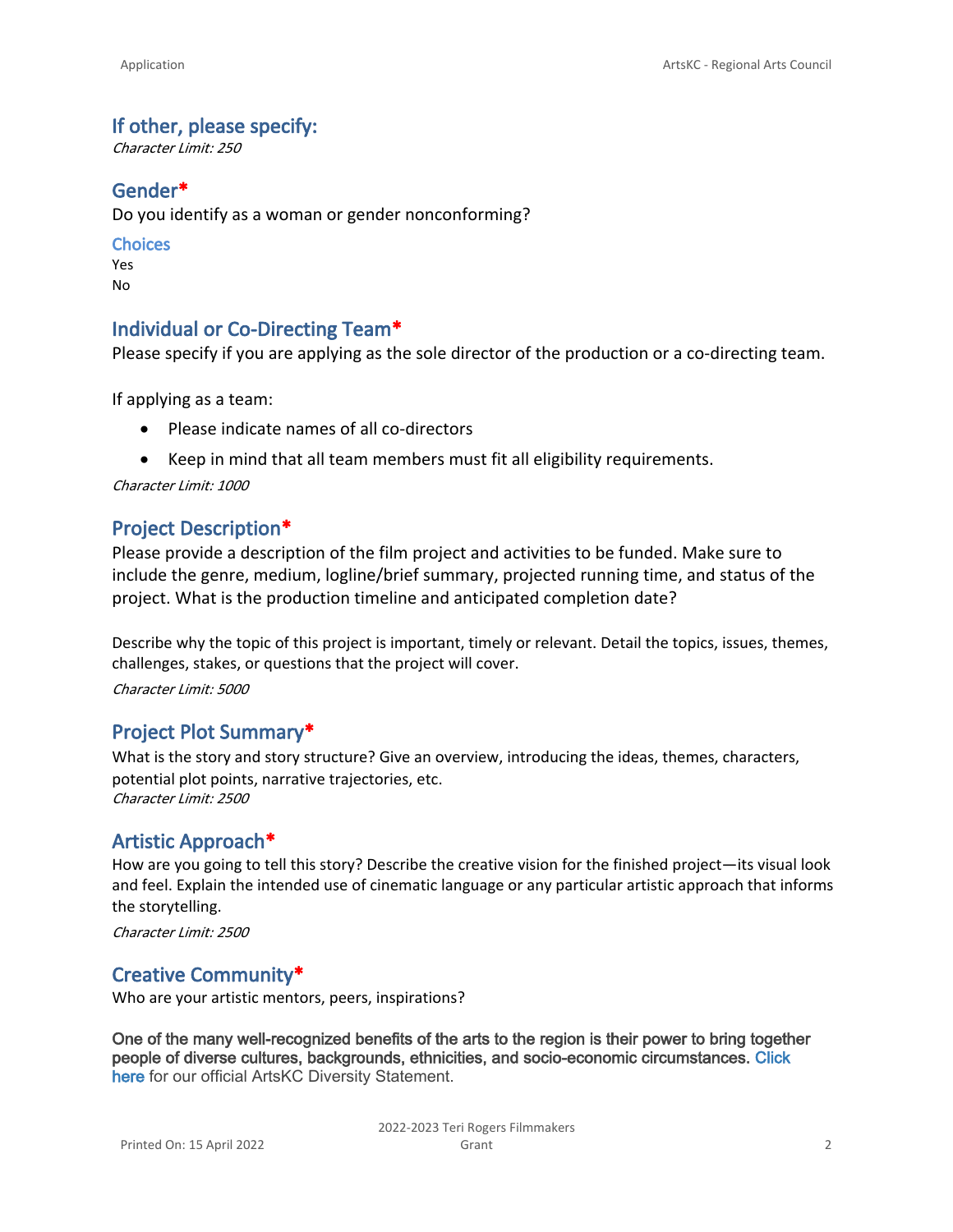Who is the creative team for this project? Please include names and titles of the main creative team.

What are the basic demographic characteristics of this creative team? Please include a separate break down of such characteristics as ethnicity, race, religion, international origin, sexual orientation, physical abilities, socio-economic status, age and gender, although you can include more characteristics.

*Character Limit: 2500*

## **Audience and Community Impact\***

Who is your target audience? How do you plan to reach that audience? What is your relationship and access to this community? Do you have partners or collaborators in this community?

In what ways do you think this project could have an impact on the local creative community, and/or the greater film community? *Character Limit: 2500*

#### **Advancement of Professional Development\***

Explain how this project will advance your professional development as a director/filmmaker. How will it contribute to your artistic development? How is your work innovative and risk-taking? Explain how this project relates to your previous work or experience, and how it relates to your future.

*Character Limit: 2500*

## **Location of project or activity.\***

In what geographical location does the project or activity take place? Select all that apply. If elements of the project are planned for both outside and inside the KC area, or in more than one area county, indicate that by choosing more than one item from the list below.

#### **Choices**

Clay County, MO Jackson County, MO Johnson County, KS Platte County, MO Wyandotte County, KS Outside the Kansas City metro area

## **Activity Dates\***

For this round, supported activities should take place between May 18, 2022 and June 15, 2023, although they can extend slightly before and after this period. When will your project take place?

*Character Limit: 250*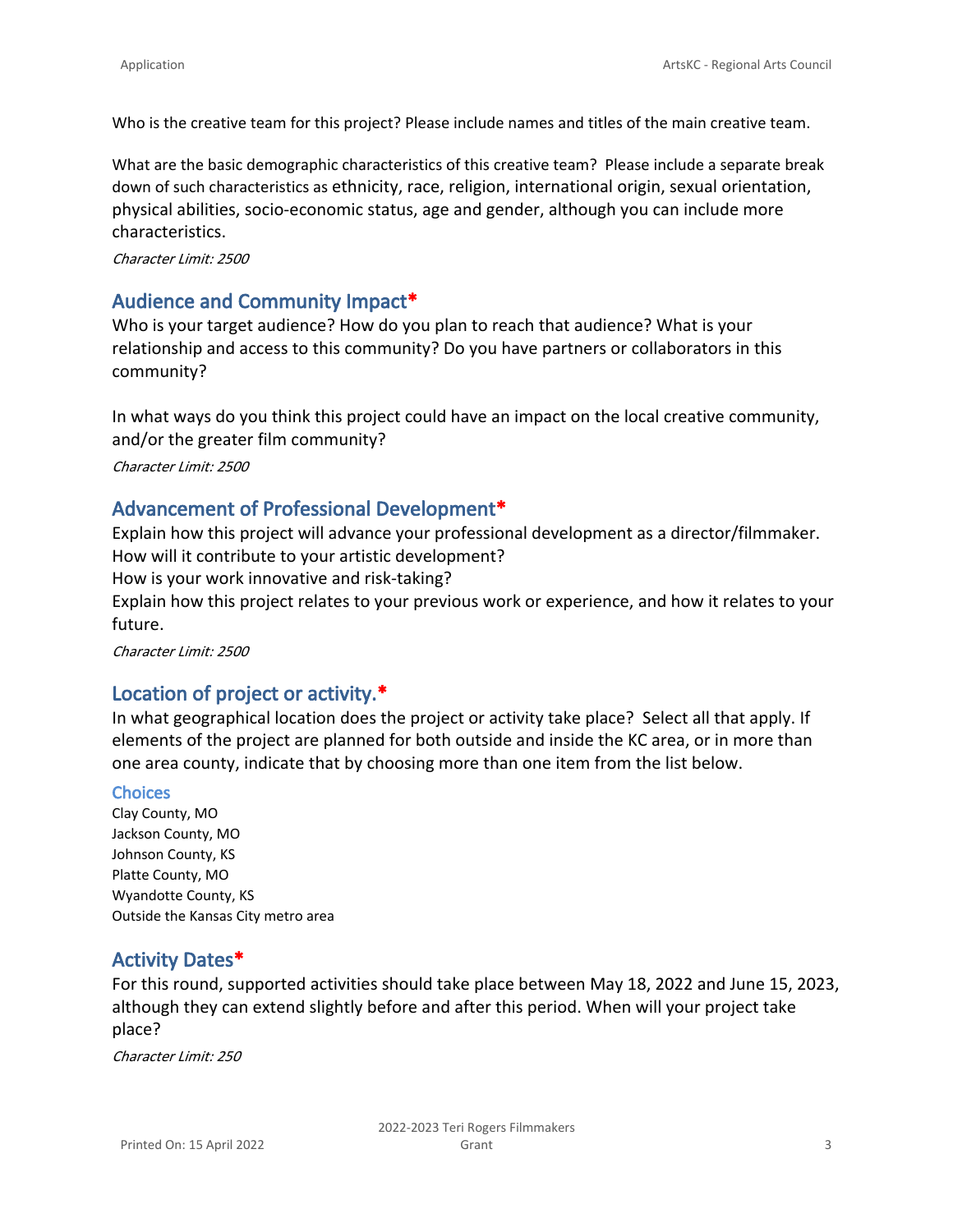## **Project Cost\***

Please enter the total of all expenses. (Upload your complete budget in the next question).

Projects must total at least \$10,000. Funds must specifically be used for the process of production (filming) or post-production.

*Character Limit: 20*

## **Project Budget\***

Upload a budget document that includes all project income and all project expenses. In-kind or donated resources should be included. The income should include the amount of your ArtsKC grant request. The total amount for expenses and the total amount of income should be equal to each other, so your budget is balanced.

Below is a link to an OPTIONAL budget template that can be used for the application. This shows examples of possible expenses and income sources and is easy for evaluators to read.

#### [LINK]

This file can be an Excel, Word or PDF document. *File Size Limit: 2 MB*

## **Budget Circumstances\***

Provide further context around the budget goals, investors, and fundraising for the project. If goals are not met, what adjustments will be made to ensure the project's completion? *Character Limit: 2500*

## **Resume\***

Upload your professional resume or CV.

Present your credentials to confirm your status as an early career film/video/digital production director with a history of ultimate creative control over at least one project. Be specific about film/video/digital production titles, dates of projects, and your specific role on each project.

Include any post-secondary education with dates.

*File Size Limit: 2 MB*

#### WORK SAMPLES

**Submit Vimeo or YouTube links to one/two completed projects, identifying up to 10 minutes (total) for panelists to watch.**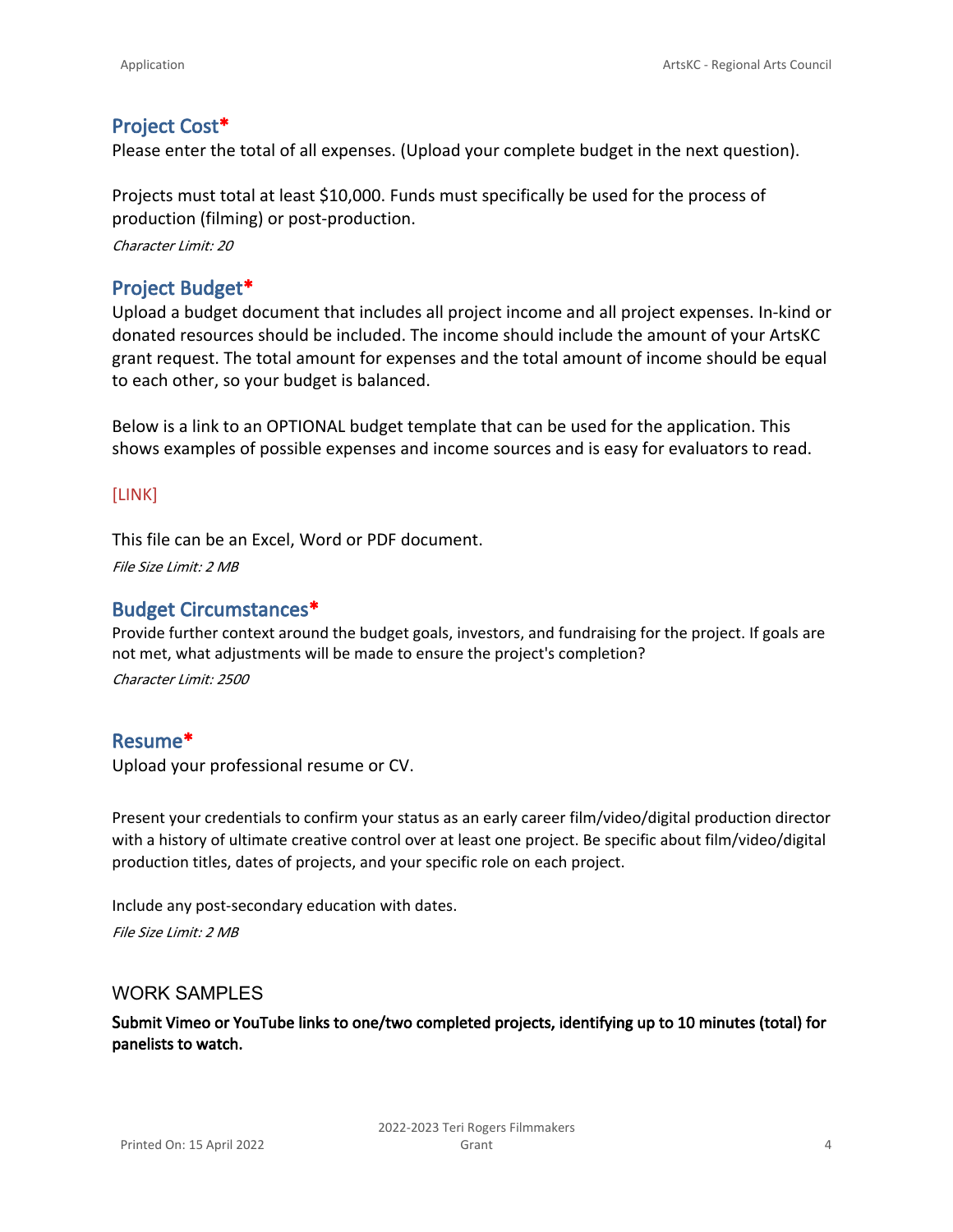If applying as an individual, you must have sole directing credit on both work samples. Projects done as part of a co-directing team are not eligible work samples, and will not be considered. Projects for which you are the performer, writer, editor, producer, etc., —but not the director—are also not eligible.

If applying as a co-directing team, samples in which co-directing team share credits are encouraged. However, if first time working together, please provide sample from each director.

o Ineligible work samples:

- Trailers or promotional reels
- Commercial, industrial, informational, or other work for hire (including music videos)
- Works in production started when the applicant was enrolled as a student in a degree-granting program

o A note regarding web series: do not use the same web series for both work samples, even if they are different episodes. The committee wants to see a range of work.

## **Work Sample 1\***

Include a Vimeo or YouTube URL (and password if applicable) to a work sample. If sample is only a portion of the provided link, indicate the start and stop times for the excerpt.

Include the following information:

- Name of the Work (or working title)
- Year completed
- Running time
- Where the work has been publicly screened (do not include self-produced screenings or personal channels online), if applicable
- Awards received, if applicable
- Grants received that supported this project (source and grant amount), if applicable

Context: Briefly describe the context of the clip. How does it fit into the arc of the larger work? What specific aspects might you like the committee to focus on?

*Character Limit: 2500*

## **Work Sample 2\***

Include a Vimeo or YouTube URL (and password if applicable) to a work sample. If sample is only a portion of the provided link, indicate the start and stop times for the excerpt. *Remember the total time of the excerpts across both samples combined should be a max of 10 minutes.*

Include the following information:

- Name of the Work (or working title)
- Year completed
- Running time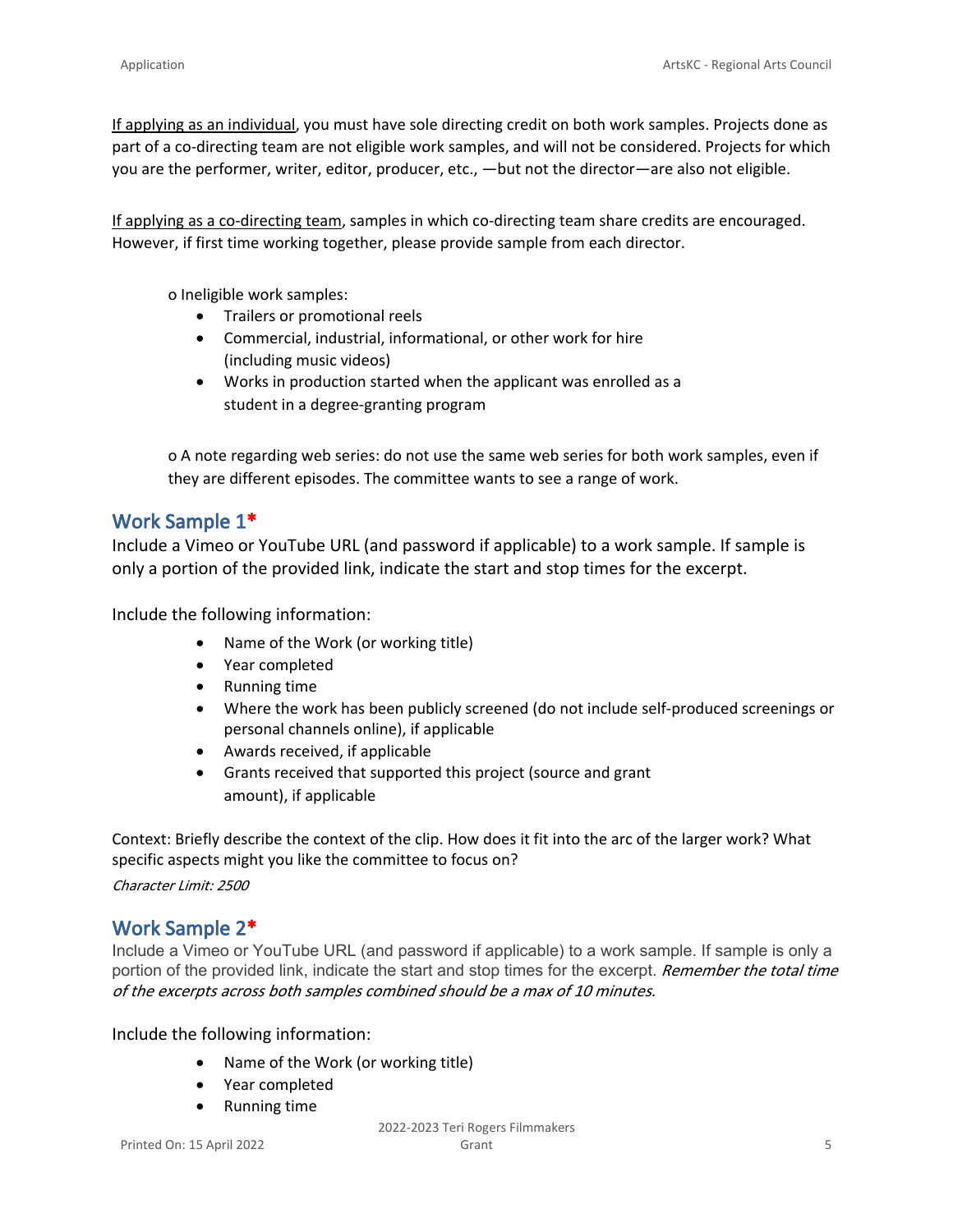- Where the work has been publicly screened (do not include self-produced screenings or personal channels online), if applicable
- Awards received, if applicable
- Grants received that supported this project (source and grant amount), if applicable

Context: Briefly describe the context of the clip. How does it fit into the arc of the larger work? What specific aspects might you like the committee to focus on?

*Character Limit: 2500*

## **Script Sample\***

#### **Upload the first 10 pages of the proposed project script.**

Applicants still in the storyboarding phase without a script sample are encouraged to apply in a future round when the script has been completed.

If the project does not work from scripts and instead relies on an improvised process, explain that process and submit an alternative to the script sample (possibly an improvisational structure or outline). *File Size Limit: 10 MB*

## **Summary for Representation of your Project by ArtsKC\***

Please provide a logline about your project for ArtsKC to use in potential announcements, promotion and fundraising. This summary may be changed or shortened by ArtsKC Staff as needed for social media or other purposes.

*Character Limit: 800*

## **Image for ArtsKC's Representation of your Project\***

All applicants must include at least one image for ArtsKC to use in public representation of your project, if you are awarded a grant. Images of the work itself, or of you working on the project are best.

*File Size Limit: 2 MB*

## *Diversity, Equity & Inclusion Questions*

#### **OPTIONAL SECTION**

One of the many well-recognized benefits of the arts is their power to bring together people of diverse cultures, backgrounds, ethnicities and socio-economic circumstances. Click here for our official Diversity Statement.

As part of our commitment to be more equitable, and to evaluate our outreach efforts as we strive to be a model of equity, we are gathering specific information from our applicants. The following questions are intended to help us learn more about the artists that reach out to us, and are **OPTIONAL**.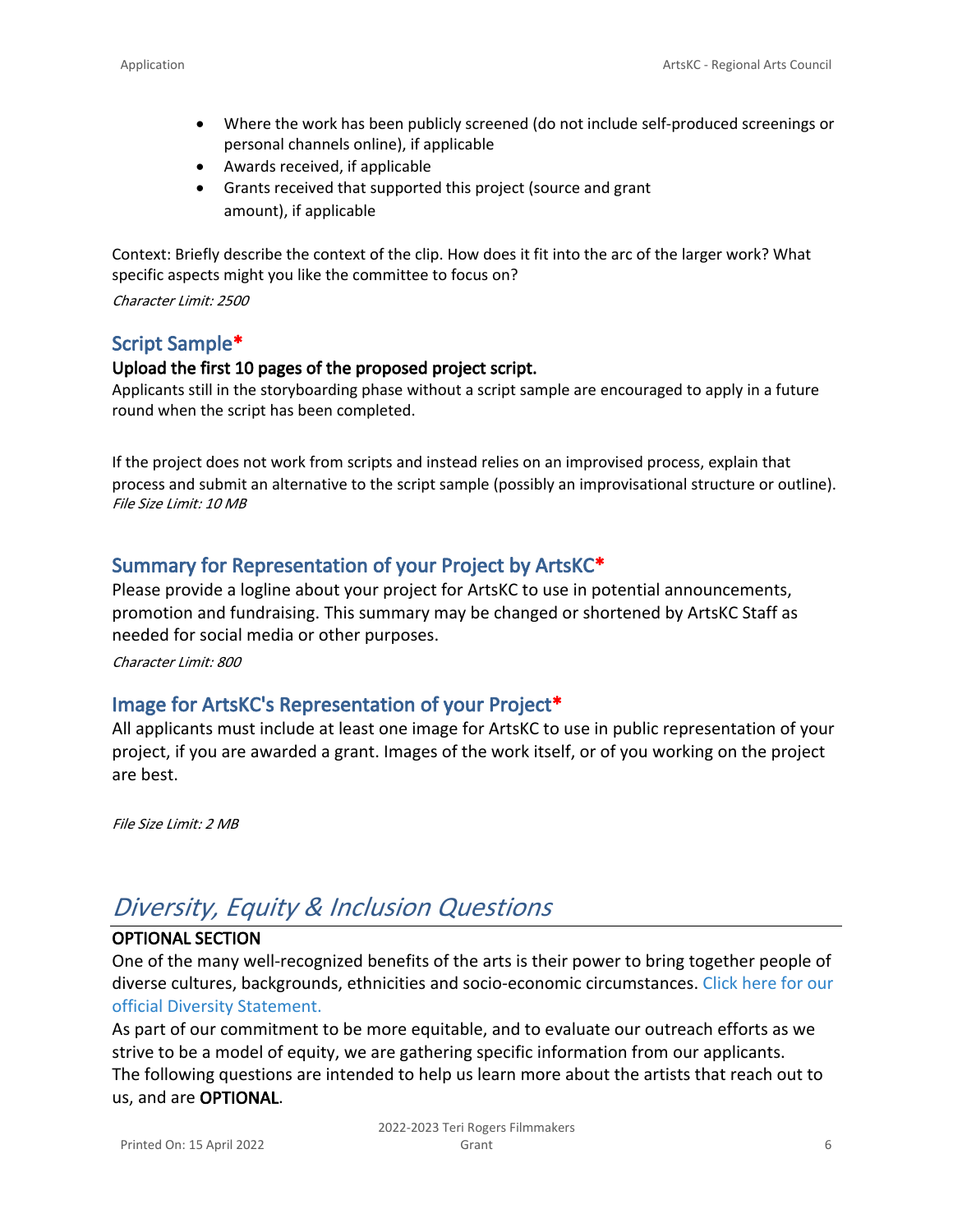Answers to these questions are private and are not shared with evaluators or the general public. Answers to these questions do not influence the outcome of your application.

If you are applying on behalf of a small group of artists, choose answers to the Diversity, Equity and Inclusion Questions that represent yourself.

If you prefer not to answer these questions, skip to the instruction at the end: "Save, Preview, and Submit..."

#### **Age Range**

Mark only one.

**Choices** 18-24 25-34 35-44 45-54 55-64 65-74 75 or older

## **Gender**

Check all that apply. If you choose Other / Prefer to Self Describe, please write in the next box.

#### **Choices**

Female Male Non-Binary / Third Gender Prefer not to say Other / Prefer to Self Describe

## **Detail for Gender: Other / Prefer to Self Describe**

*Character Limit: 250*

## **Do you consider yourself to be Transgender?**

#### **Choices**

Yes No Prefer not to Answer

## **Pronouns**

Mark only one. For Other, write in the next box.

#### **Choices**

he / his she / her they / their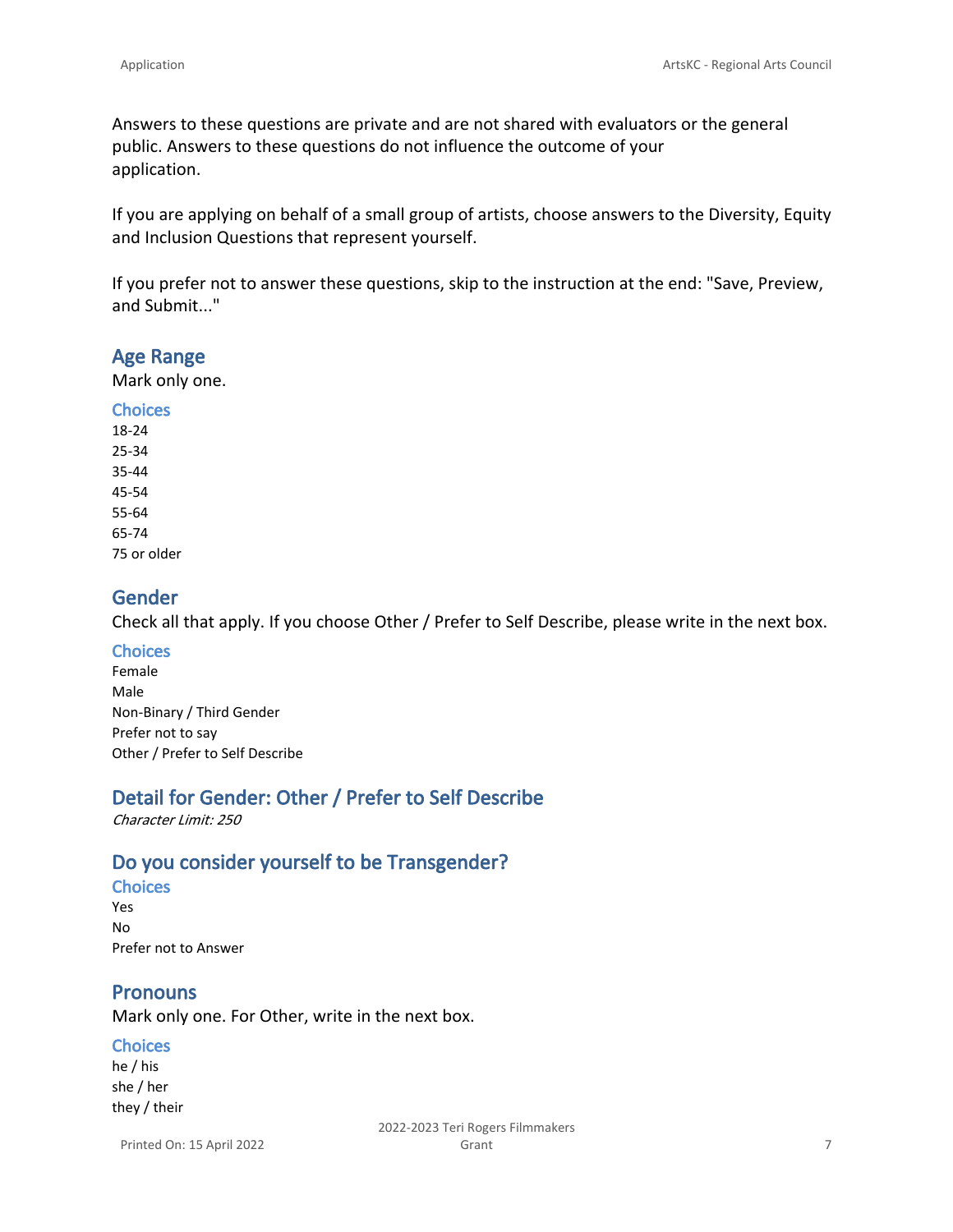other

## **Detail for Pronouns: Other**

*Character Limit: 250*

## **Ethnicity**

Check all that apply. For Other, write in the next box.

#### **Choices**

American Indian or Alaska Native Asian Black or African American Caucasian Hispanic or Latinx Native Hawaiian or Other Pacific Islander **Other** Prefer not to say

## **Detail for Ethnicity: Other**

*Character Limit: 250*

## **Veteran Status**

## **Choices**

Yes No Prefer not to answer

## **Disability**

**Choices** Yes No Prefer not to answer

## **Sexual Orientation**

For Other / Not listed above, write in the next box.

#### **Choices**

Asexual Bisexual Gay Heterosexual or Straight Lesbian Pansexual Prefer not to answer Queer Other / Not listed above